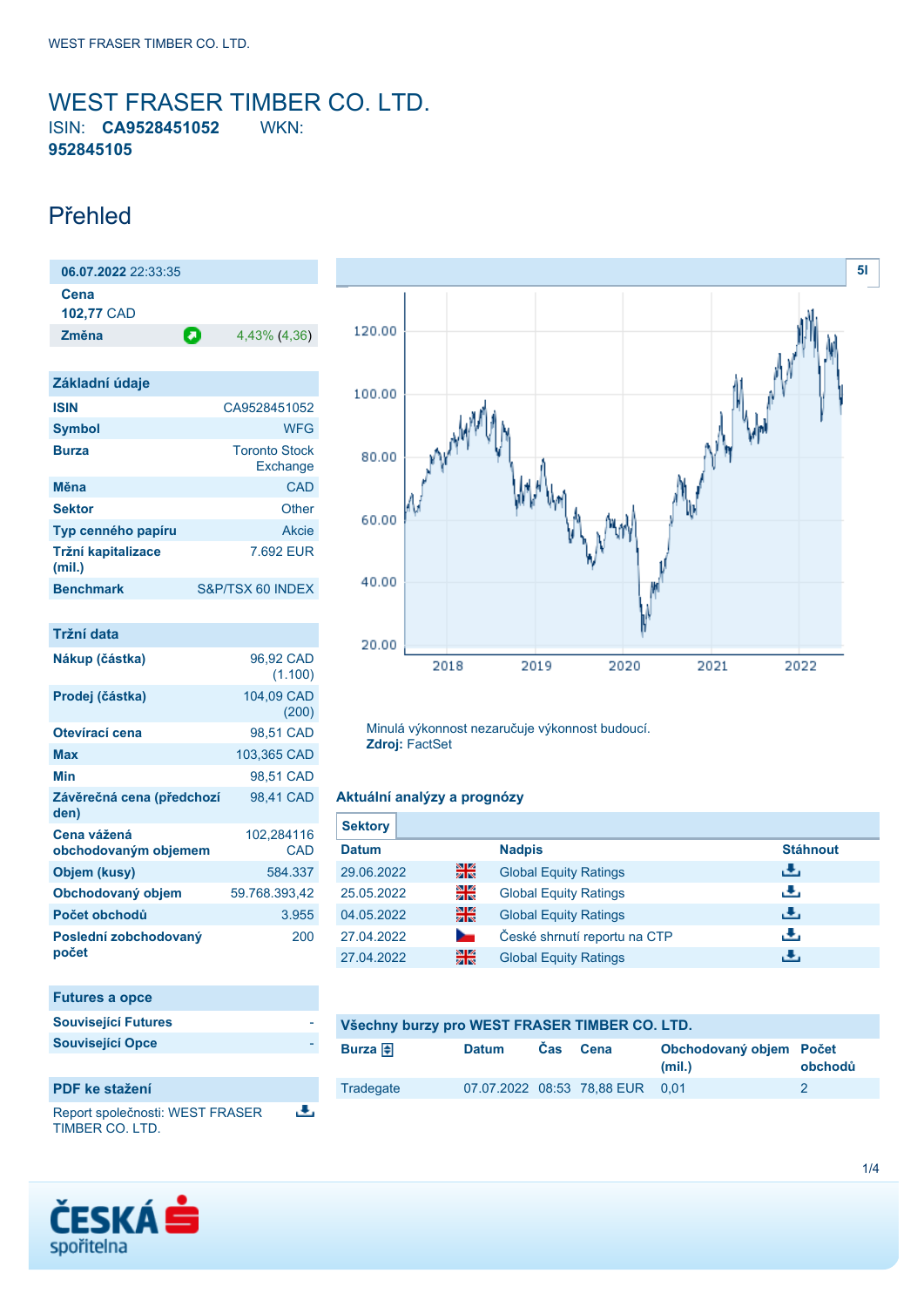| <b>Toronto Stock</b><br>Exchange |                            | 06.07.2022 22:33 102.77 CAD 59.77 |       | 3.955 |
|----------------------------------|----------------------------|-----------------------------------|-------|-------|
| <b>Stuttgart</b>                 |                            | 07.07.2022 11:05 78,30 EUR        | 0.03  | 6     |
| <b>NYSE</b>                      | 06.07.2022 22:00 78,81 USD |                                   | 32.35 | 7.340 |
| <b>Munich</b>                    | 07.07.2022 08:00 76,66 EUR |                                   | 0.00  | 1     |
| Hanover                          | 07.07.2022 08:06 76,68 EUR |                                   | 0.00  | 1     |
| Frankfurt                        | 07.07.2022 08:01 76,66 EUR |                                   | 0.00  | 1     |
| <b>Duesseldorf</b>               | 07.07.2022 11:00 78,40 EUR |                                   | 0.00  | 5     |
| <b>Berlin</b>                    | 07.07.2022 10:35 79.72 EUR |                                   | 0.00  | 3     |

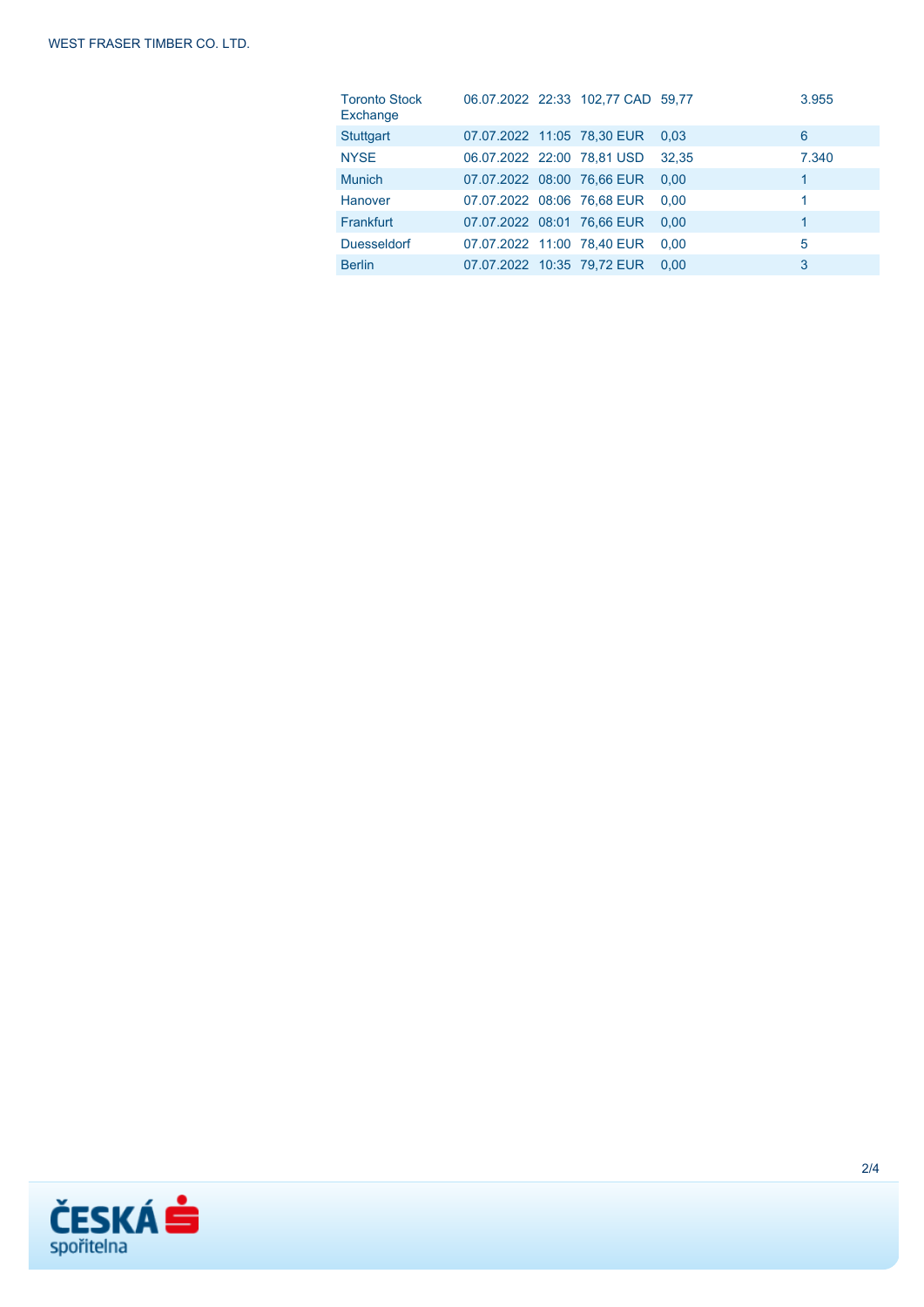# Detaily

**06.07.2022** 22:33:35

**Cena 102,77** CAD

**Změna** 4,43% (4,36)

| CA9528451052                     |
|----------------------------------|
| <b>WFG</b>                       |
| <b>Toronto Stock</b><br>Exchange |
| CAD                              |
| Other                            |
| Akcie                            |
| 7.692 EUR                        |
| S&P/TSX 60 INDEX                 |
|                                  |

| Tržní data                          |                      |
|-------------------------------------|----------------------|
| Nákup (částka)                      | 96,92 CAD<br>(1.100) |
| Prodej (částka)                     | 104,09 CAD<br>(200)  |
| Otevírací cena                      | 98.51 CAD            |
| Max                                 | 103,365 CAD          |
| Min                                 | 98.51 CAD            |
| Závěrečná cena (předchozí<br>den)   | 98,41 CAD            |
| Cena vážená<br>obchodovaným objemem | 102,284116<br>CAD    |
| Objem (kusy)                        | 584.337              |
| Obchodovaný objem                   | 59.768.393,42        |
| Počet obchodů                       | 3.955                |
| Poslední zobchodovaný<br>počet      | 200                  |

## **Výkonnost a riziko**

|                   | 6 <sub>m</sub>      | 1r       | 3r       |
|-------------------|---------------------|----------|----------|
| Výkonn. (%)       | $-12,26\% +18,36\%$ |          | +69,98%  |
| Výkonn.<br>(abs.) | $-14,36$            | $+15.94$ | $+42.31$ |
| <b>Beta</b>       | 1,06                | 1,06     | 1,43     |
| <b>Volatilita</b> | 42,14               | 36,13    | 49,51    |



Minulá výkonnost nezaručuje výkonnost budoucí. **Zdroj:** FactSet

| <b>Ceny</b>                           |                         |
|---------------------------------------|-------------------------|
| Ø cena 5 dní  Ø objem 5 dní (ks.)     | 99,71 CAD (449.891)     |
| Ø cena 30 dní  Ø objem 30 dní (ks.)   | 106,80 CAD (680.588)    |
| Ø cena 100 dní  Ø objem 100 dní (ks.) | 111,17 CAD (624.943)    |
| Ø cena 250 dní  Ø objem 250 dní (ks.) | 107,50 CAD (575.916)    |
| <b>YTD Max</b> datum                  | 130,13 CAD (01.03.2022) |
| <b>YTD Min   datum</b>                | 89,95 CAD (07.04.2022)  |
| 52týdenní max.   datum                | 130,13 CAD (01.03.2022) |
| 52týdenní min.   datum                | 82,66 CAD (19.07.2021)  |